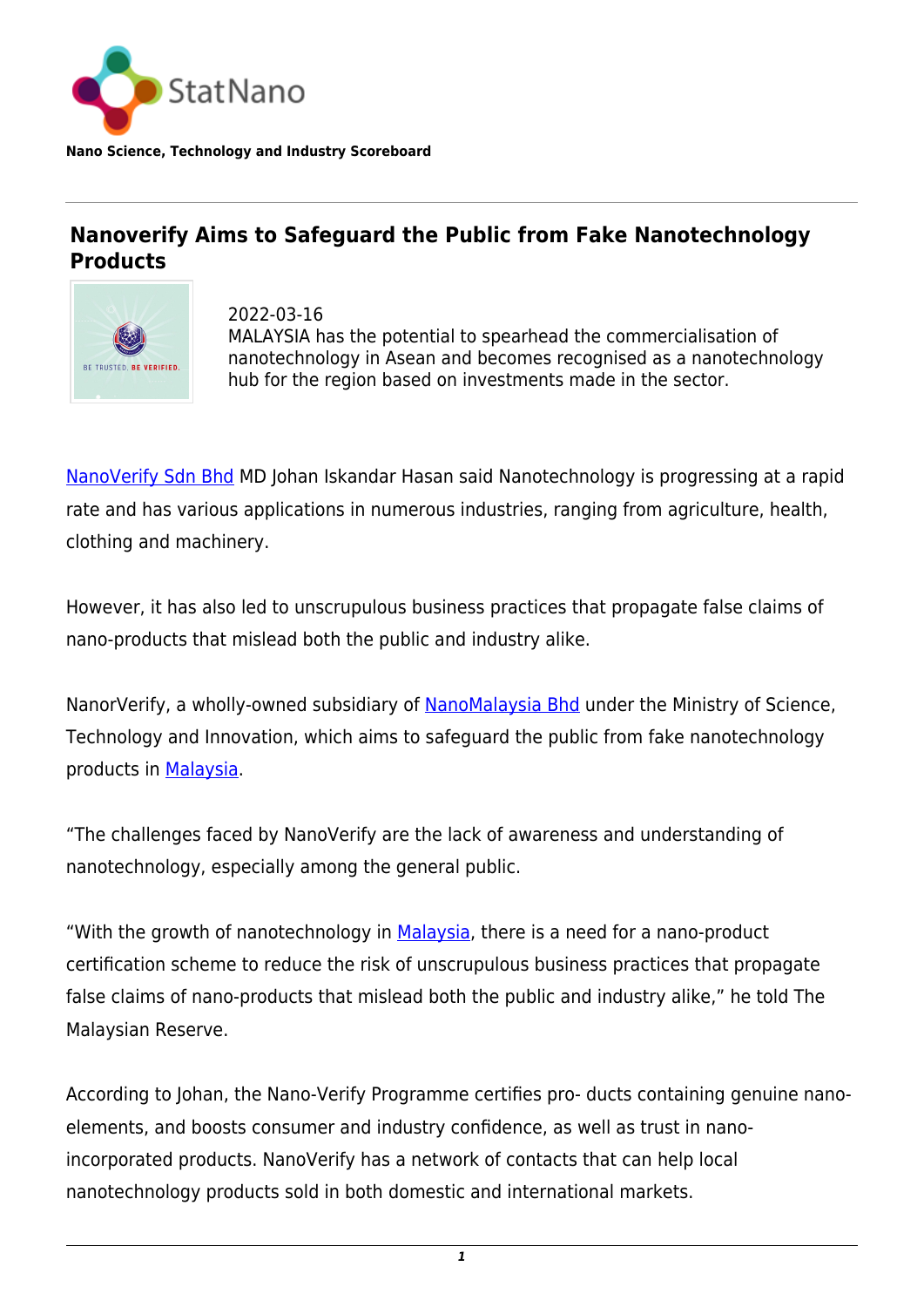The NanoVerify Programme is completely voluntary, but ensures a high level of trust from the consumer that unverified products are unable to provide.

As [Malaysia](http://statnano.com/country/Malaysia)'s first nano-certified organisation, the NanoVerify Programme is a way to make sure that nanotechnology products in [Malaysia](http://statnano.com/country/Malaysia) are safe.

He added that nanotechnology has huge potential to change people's lives for the better and improve the fundamental quality of their lives.

He gave an example of the use of nanotechnology in the Pfizer BioN-Tech vaccine through lipid nano-particles that protect and carry messenger ribonucleic acid (mRNA) to desired cells.

"Nanotechnology is a high-tech, high-value industry and will yield a positive economic return such as the creation of jobs, as well as increased business and trade activities," he said.

But unverified products could lead to dangers.

"Our recent partnership with the Federation of Malaysian Consumers Association assists us with this by allowing consumers to validate the authenticity of nanotechnology products they are planning on purchasing."

"Fraudulent nanotechnology products are unfortunately rampant, alongside false use of NanoVerify logos being used on products that have not been certified by us," said Johan.

"We seek to educate the public and brand owners on the importance of being certified by Nanoverify, in order to ensure a safer and more conducive environment for nanotechnology to flourish in [Malaysia,](http://statnano.com/country/Malaysia)" he said, further stating that the government has given NanoVerify full support, and is currently working on new initiatives to increase awareness of nanotechnology and its benefits," he added.

The government recently released National Nanotechnology Policy 2021-2030 to create a dynamic and progressive nanotechnology ecosystem, aiming to generate a revenue of RM1.25 trillion by 2030."